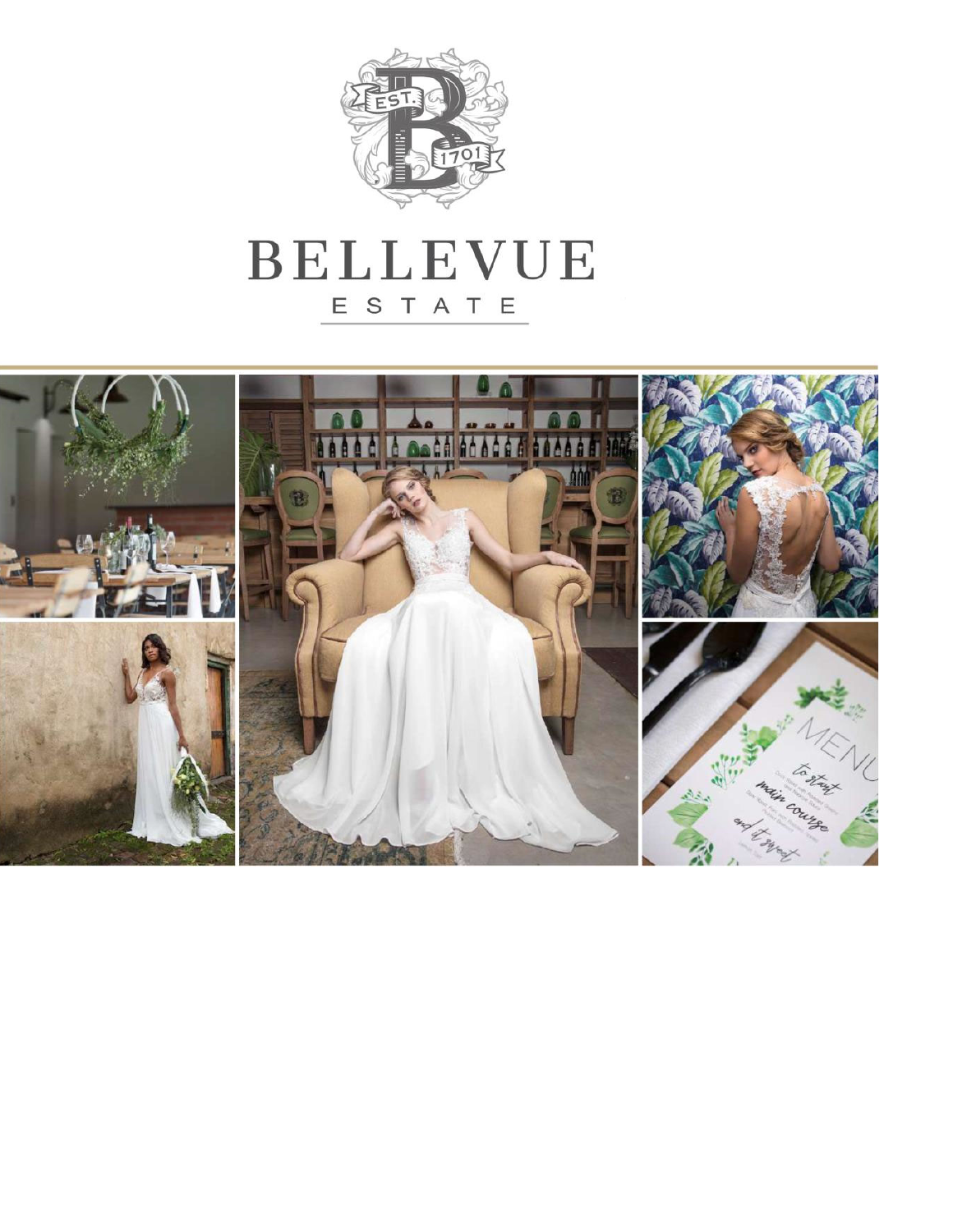#### Dear

Firstly, congratulations on your big day! An exciting journey lies ahead, and we would love to be a part of it. You have certainly come to the right place. Bellevue Estate is a historical landmark and is one of Stellenbosch's most established Wine Estates, producing the finest wines for centuries. Our wedding venue has recently undergone very exciting refurbishments, which means we are ready for an amazing wedding season!

#### **VENUE PORTFOLIO:**

#### VENUE INCLUDES

- Standard Crockery and Cutlery suitable for 140 guests
- Standard Wine and Champagne glasses
- Cleaning of venue after function
- Full Bar facility
- Rectangle wooden tables
- Whicker and wood chairs

#### VENUE EXCLUDES

- Décor
- Setup of the venue
- Linen Serviettes
- Tablecloths
- Wedding stationary
- Staff
- Beverage and Pre drinks
- Additional or specific tables, chairs, cutlery, crockery and glassware.

# CONTACT US<br>info@bellevue.co.za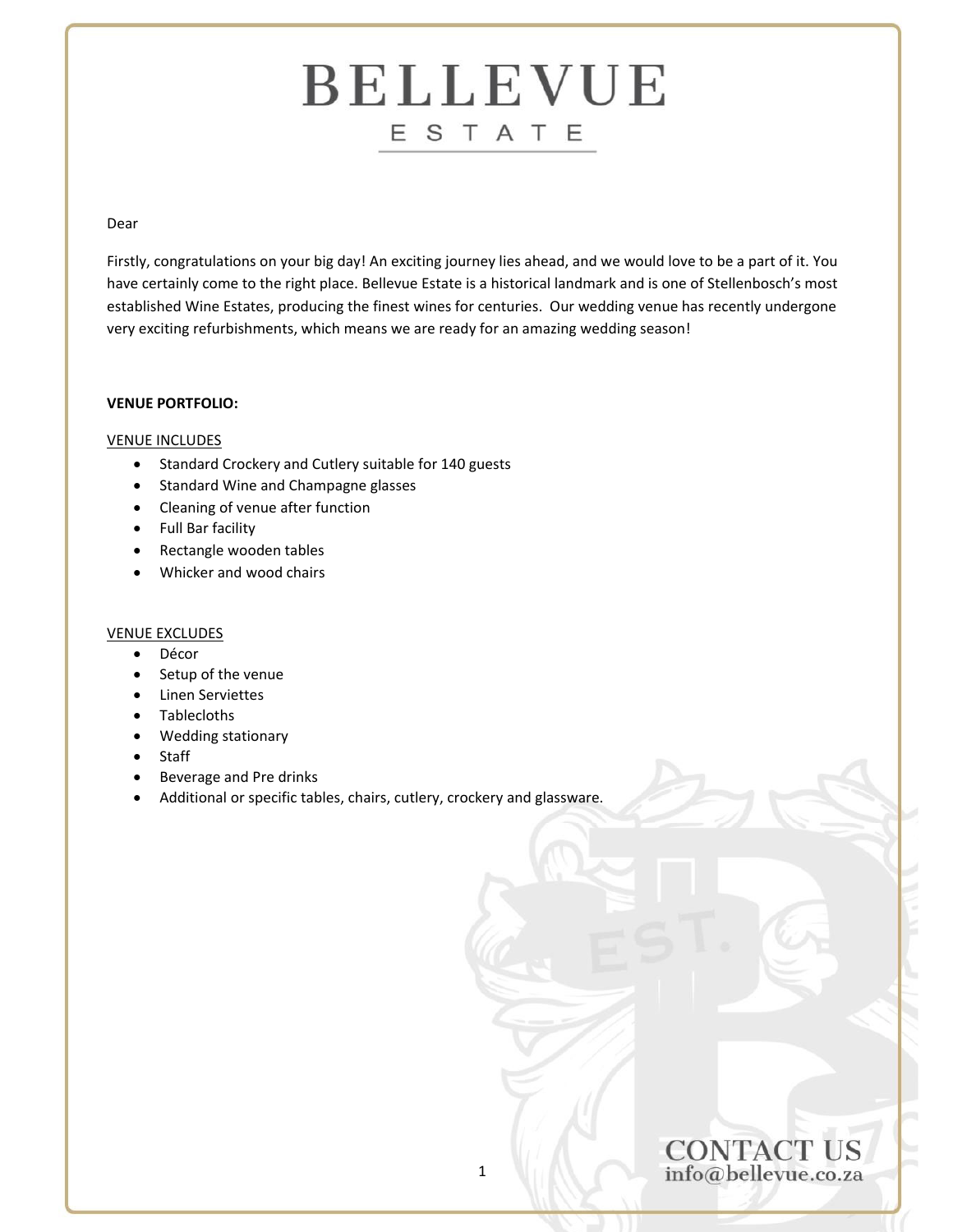#### **VENUE RATES:**

The booking of Wedding Venue will give you exclusive use of the Bellevue Restaurant facility as well as the grass area in front of the Restaurant. Other guests have access to tasting and meals at other facilities.

#### **Main restaurant area ‐ suitable for 140 guests**

- days during the week (Monday Thursday, between 08:00‐17:00) is from R5 000.
- weekday evenings (Monday Friday, 16:00‐24:00) is from R8 000.
- Saturday and Sunday evenings (18:00-24:00) is from R15 000.
- complete day and evening (12:00‐24:00) Saturday, Sunday and public holidays is from R50 000.

#### **#JuliesCreek – suitable for 40 guests**

- days during the week (Monday Thursday, between 08:00‐17:00) is from R2 000.
- weekday evenings (Monday Friday, 16:00‐24:00) is from R5 000.
- Saturday and Sunday evenings (18:00‐24:00) is from R12 000.
- complete day and evening (12:00‐24:00) Saturday, Sunday and public holidays is from R30 000.

#### **CEREMONY RATES:**

Ceremonies will be the responsibility of the client. No extra costs are involved.

#### **GENERAL INFORMATION:**

#### **SITE INSPECTION/VIEWINGS**

Site inspections will be done by appointment only. Our office hours are Tuesdays to Saturdays 09h00 ‐ 17h00 **No site inspections can be done on a Sunday.**

#### **OPERATIONAL HOURS**

For evening functions, the venue will be available until 24h00.

The bar closes at 24h00. Should you wish to extend these times: a charge of **R1500,00** per hour will be applicable. The venue is only available until 02h00. Extra time must be booked in advance.

Setup and clearing of set up to be discussed with the venue coordinator and must be fully completed after the function.

Bellevue cannot be held liable if any restrictions to time or guest numbers as and when amended and enforced by local or central government and will not reduce venue fee.

#### **SMOKING**

The venue is a non‐smoking area. Smoking will only be allowed in open areas. Please notify all guests during speeches.

#### **BAR FACILITY:**

A full bar is available and there is an option to have a cash bar, which includes ice and glasses.

Wine: The client will only be allowed to use wine from Bellevue Wine Estate (prices available on request). No wines, spirits, cool drinks or food may be brought onto the premises for consumption. Due to our liquor license, the bar may only serve until 02:00 latest.

**CONTACT US** info@bellevue.co.za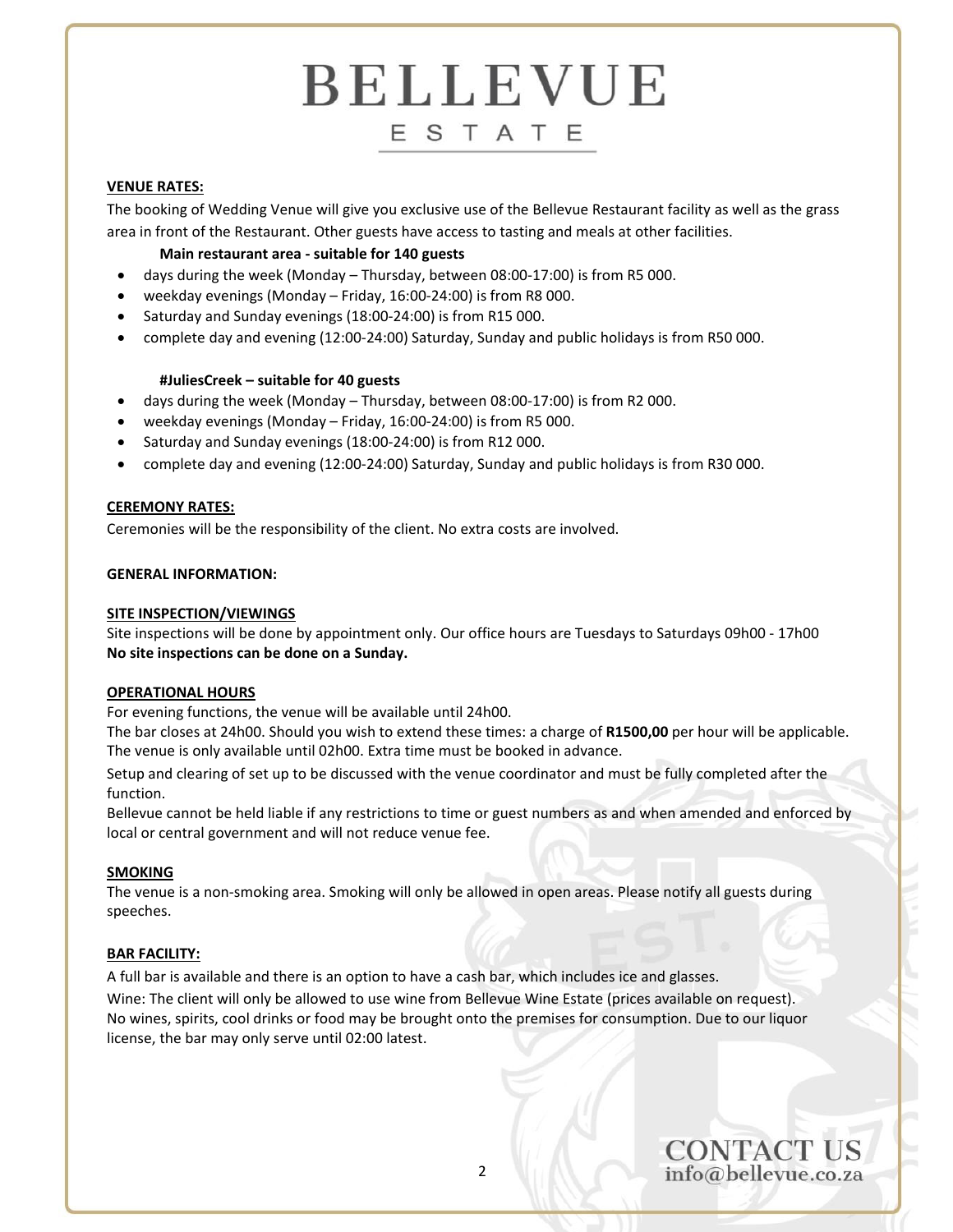#### **CATERING**

Our catering is done by our own restaurant. NO external caterer may be used. Our menus and unique ways of presenting food will suite everybody's taste and style. All dietary requirements can be catered for and will be charged for accordingly.

#### **STAFF:**

STAFFING RATES *(please note that rates are subject to change according to season and requirements)*  Floor Manager R185.00 per hour Barman R110.00 per hour Waiters / Waitresses R110.00 per hour

STAFFING RATIOS Floor Manager 1:60 Barman 1:50 Waiters / Waitresses 1:10 Please note that all staff need to start 3 hours before guest arrival and finish 1 hour after guests' departure (staff is not included in the booking fee, this is an additional cost).

#### **SAFETY & SECURITY:**

Bellevue Function Centre and its staff will not take any responsibility for any loss, damage or expenses in connection with personal injury, illness, property damage to any item, or equipment, or theft resulting from the use of any facilities at Bellevue Function Centre. By signing the contract, the client agrees to pay for any damage to the interior or exterior of the said property or its furnishings resulting from actions taken by client, their guests or by any person contracted by client for the event. The client agrees that Bellevue function Centre and its employees will not be held liable, including legal fees for anything pertaining to the abovementioned.

Free and sufficient parking will be provided for your guests.

#### **BREAKAGE DEPOSIT:**

- A Security Deposit of R7500,00 to be paid to confirm booking.
- Date will only be booked when we received the proof of payment.
- The R7500 deposit will be deducted from your final account.
- A R1000 refundable damage fee will be charged and paid back to client one week after the event was held, on condition that the venue has conducted a full site inspection and not reported any damages as a direct result of the abovementioned event.
- In the event of a cancellation, **the security deposit is non‐refundable.**
- In the event of a fire or any unforeseen circumstances as from Bellevue function center side, the security deposit will be refundable. **Bellevue will not be held responsible for any other costs or the provision of another venue.**

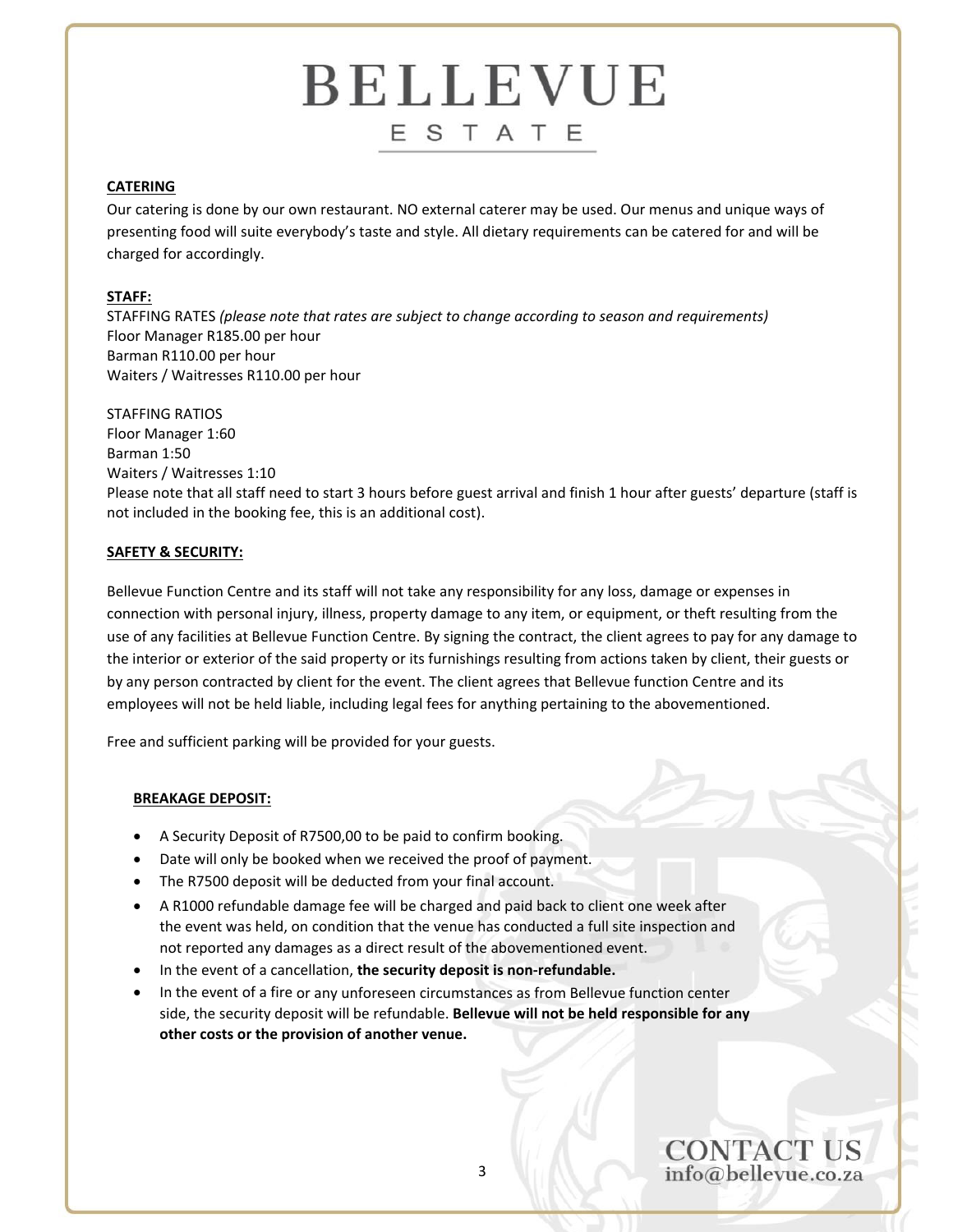#### **The DO'S and the DONT'S:**

The following is a list of rules and regulations to be upheld by CLIENT(S), which includes all EVENT PLANNERS and WEDDING CORDINATORS and VENDORS who are involved in the planning and execution of a special event or wedding on the premises of Bellevue Function Centre.

- All decorations must be removed without damages any areas of the property.
- Be kind and leave the property as you found it.
- If lit candles are used, we ask that you provide a glass base for each candle.
- NO nails, drawing pins or screws may be hammered into walls or wood.
- NO electric wiring for lighting may be disconnected by any rental company to connect their lighting.
- Any damage is the responsibility of the client.
- All décor must be removed after the function.
- All outside equipment must be removed after the function e.g. lighting and music

#### **COURTSEY PROTOCOL:**

Bellevue Function Centre reserves the right to request any person of group of people acting unruly and contrary to rental regulations to leave the premises. Assistance from law enforcement agencies may be acquired if this request is not met immediately.

#### **BOOKING OF VENUE:**

If you would like to book, please sign and fill in the contract form and sent it back to us including the proof of deposit payment.

#### **CONFIRMATION OF VENUE:**

- The full venue amount of R \_\_\_\_\_\_\_\_\_\_\_\_\_\_\_\_\_\_\_\_\_\_\_\_\_\_\_\_\_\_\_\_\_\_\_ to be paid to confirm booking.
- Date will only be booked when we received the proof of payment.
- In the event of a fire or any unforeseen circumstances as from Bellevue function centre side, the security deposit will be refundable. **Bellevue will not be held responsible for any other costs or the provision of another venue.**
- Please use your name and date of function as reference.
- No cheques will be accepted.
- Please note: Prices are subject to change without prior notice.

#### P**AYMENTS:**

**Booking Fee (Standard Venue fee) –**Full payment (balance of all costs) of venue hire is due no later than 30 working days prior to the wedding or function date. A deposit of 75% must be paid to confirm the date.

#### **CANCELLATION:**

In the event of a cancellation, **50% is refundable if cancelled more than 3 months prior to the event; if the cancellation is within 3 months, then there is nothing refundable.**

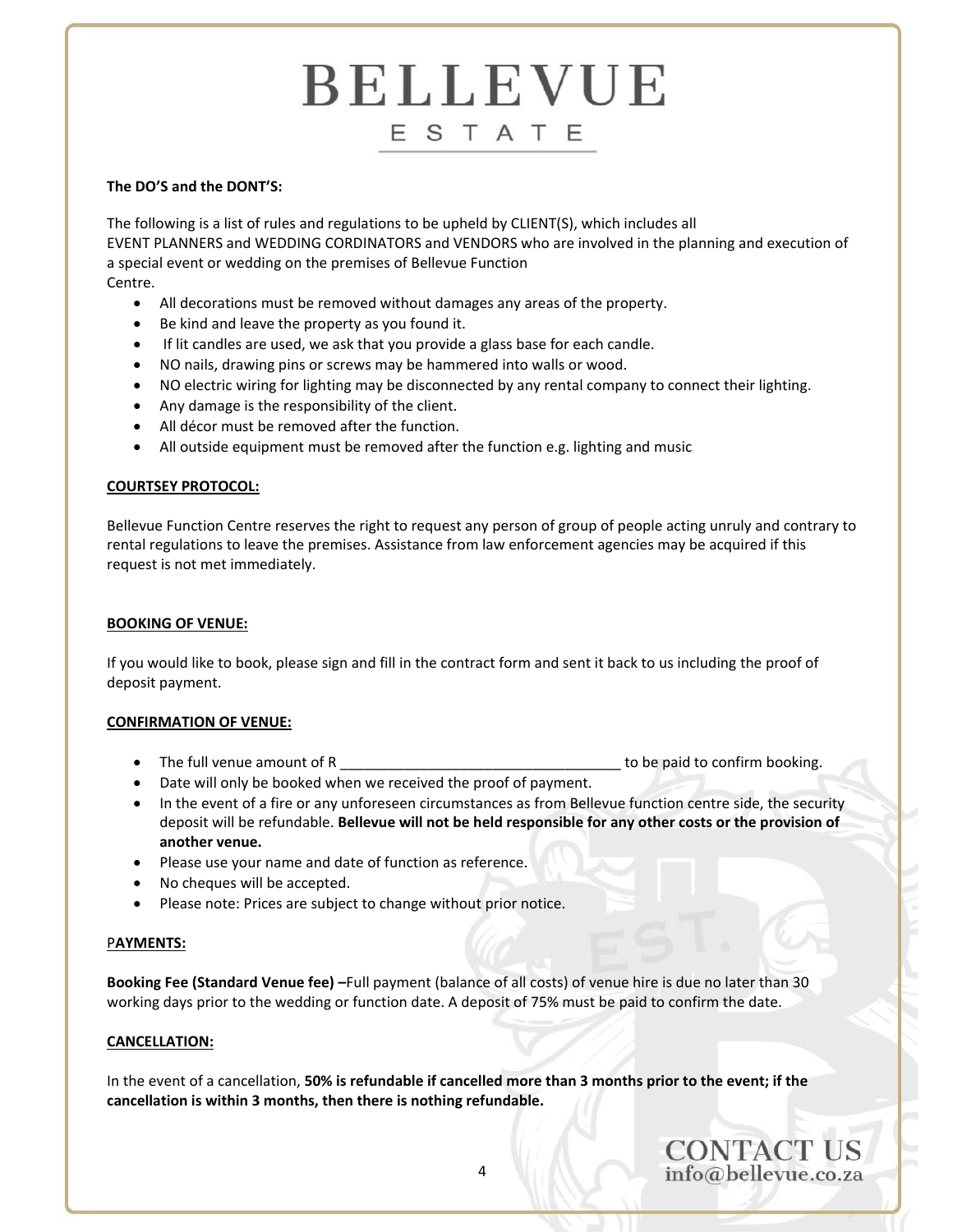#### **GENERAL:**

- Bellevue cannot be held liable if any restrictions to time or guest numbers as and when amended and **enforced by local or central government and venue fee will not be reduced.**
- Bellevue Wine Estate and its staff will not take any responsibility for any injuries due to negligence or any other cause that led to the problem.
- To prevent disappointment please book the ceremony site as soon as possible if needed.
- No electric wiring for lighting may be disconnected by any rental company to connect their lighting.
- No nails, drawing pins or screws may be hammered into walls or wood.
- Please note that No drinks may be outsourced.
- Bar will close 15 minutes before function ends.
- R1500.00 per hour will be charged after 24h00/16h00
- You will be held liable for any damages and breakages that may occur during the function.
- Bellevue management has the right to control the volume of the music during the function.
- Please note: All set-ups must be cleared the night of the function.
- Bellevue requests permission to use your wedding photography on its relevant internet platforms and marketing collateral. A release form will be provided as an addendum.

#### **BANKING DETAILS:**

VENUE, BAR & CATERING Bellevue Winery (Pty) Ltd Nedbank Current account 114 024 02 34

#### **CONTACT DETAILS:**

**Joshua Smit** VENUE, BAR & CATERING **Office** 021 865 2054/5 info@bellevue.co.za 021 865 2054

**CONTACT US** info@bellevue.co.za

5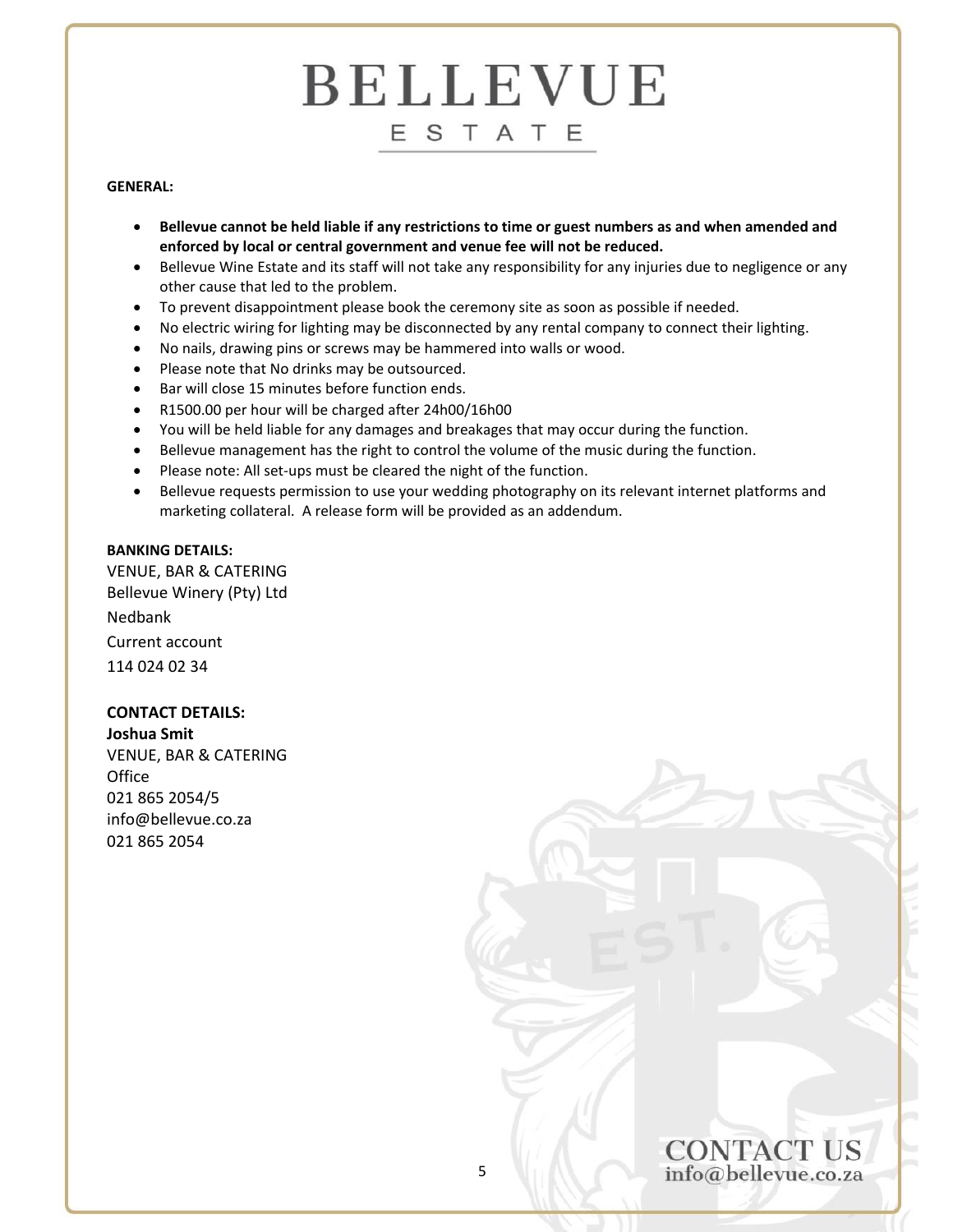#### **CONTRACT CONFIRMATION:**

When signing this contract, you accept all the terms and conditions mentioned in the information and price pamphlet.

#### **DETAILS**

| <b>Bride's Detail</b> |       |                     |
|-----------------------|-------|---------------------|
|                       |       |                     |
|                       |       |                     |
|                       |       |                     |
|                       |       |                     |
|                       |       |                     |
|                       |       |                     |
| Groom's Detail        |       |                     |
|                       |       |                     |
|                       |       |                     |
|                       |       |                     |
|                       |       |                     |
|                       |       |                     |
|                       |       |                     |
| <b>Wedding Detail</b> |       |                     |
|                       |       |                     |
|                       |       |                     |
|                       |       |                     |
|                       |       |                     |
|                       |       |                     |
|                       |       |                     |
|                       |       |                     |
|                       |       |                     |
|                       |       |                     |
|                       |       |                     |
|                       |       | on this date        |
|                       | 2022. |                     |
|                       |       |                     |
|                       |       |                     |
|                       |       |                     |
|                       |       |                     |
|                       |       |                     |
| Witness:              |       |                     |
|                       |       |                     |
|                       |       | <b>CONTACT US</b>   |
|                       | 6     | info@bellevue.co.za |
|                       |       |                     |
|                       |       |                     |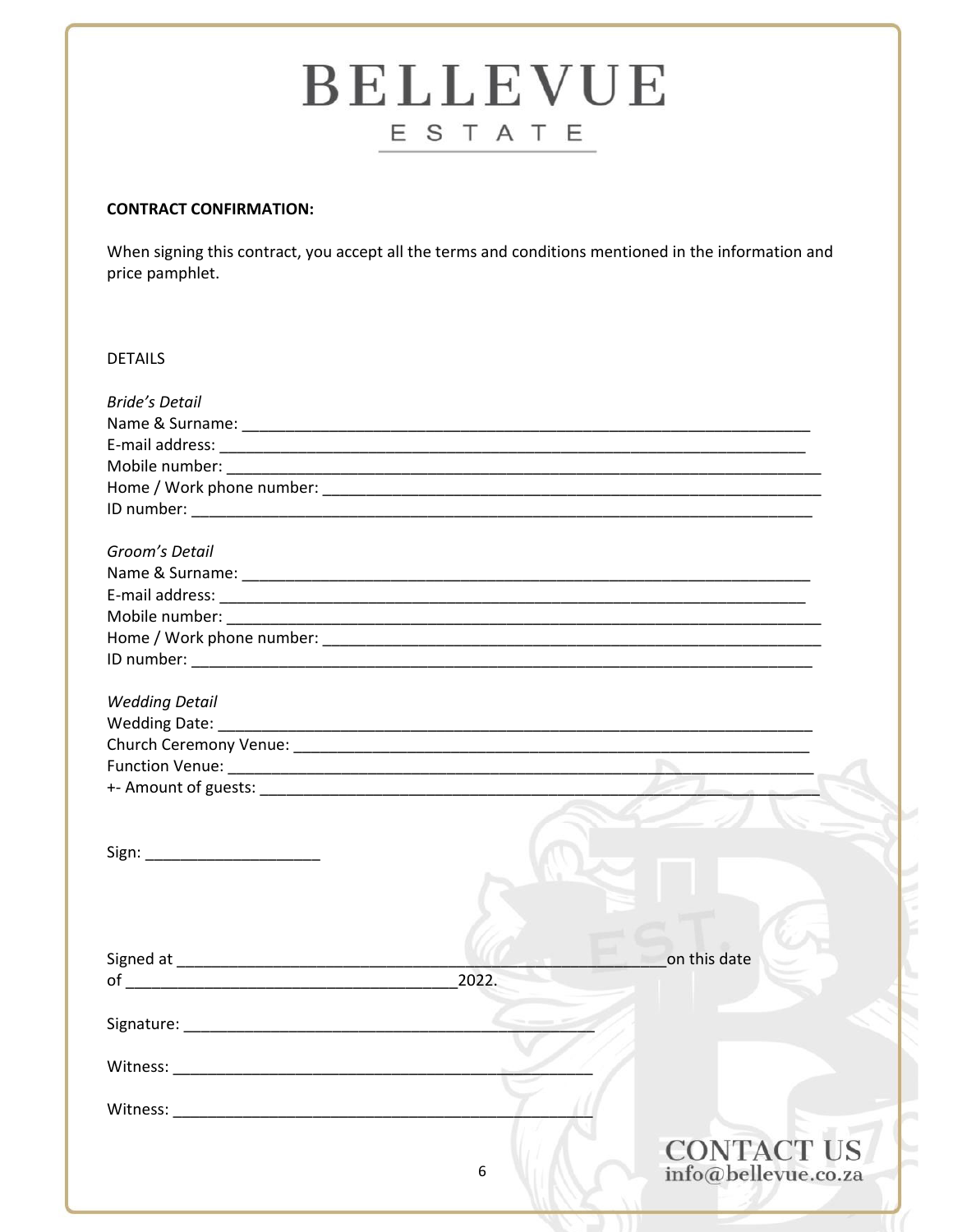| <b>BELLEVUE</b><br>ESTATE |                                                                    |  |
|---------------------------|--------------------------------------------------------------------|--|
|                           |                                                                    |  |
|                           |                                                                    |  |
| <b>Bellevue Winery</b>    |                                                                    |  |
|                           |                                                                    |  |
|                           | $\overline{\phantom{a}2022}$ .                                     |  |
|                           |                                                                    |  |
|                           |                                                                    |  |
|                           |                                                                    |  |
|                           | PLEASE SEND THIS FORM INCLUDING THE PROOF OF PAYMENT BACK TO US TO |  |
| CONFIRM YOU'RE BOOKING    |                                                                    |  |
|                           |                                                                    |  |
|                           |                                                                    |  |
|                           |                                                                    |  |
|                           |                                                                    |  |
|                           |                                                                    |  |
|                           |                                                                    |  |
|                           |                                                                    |  |